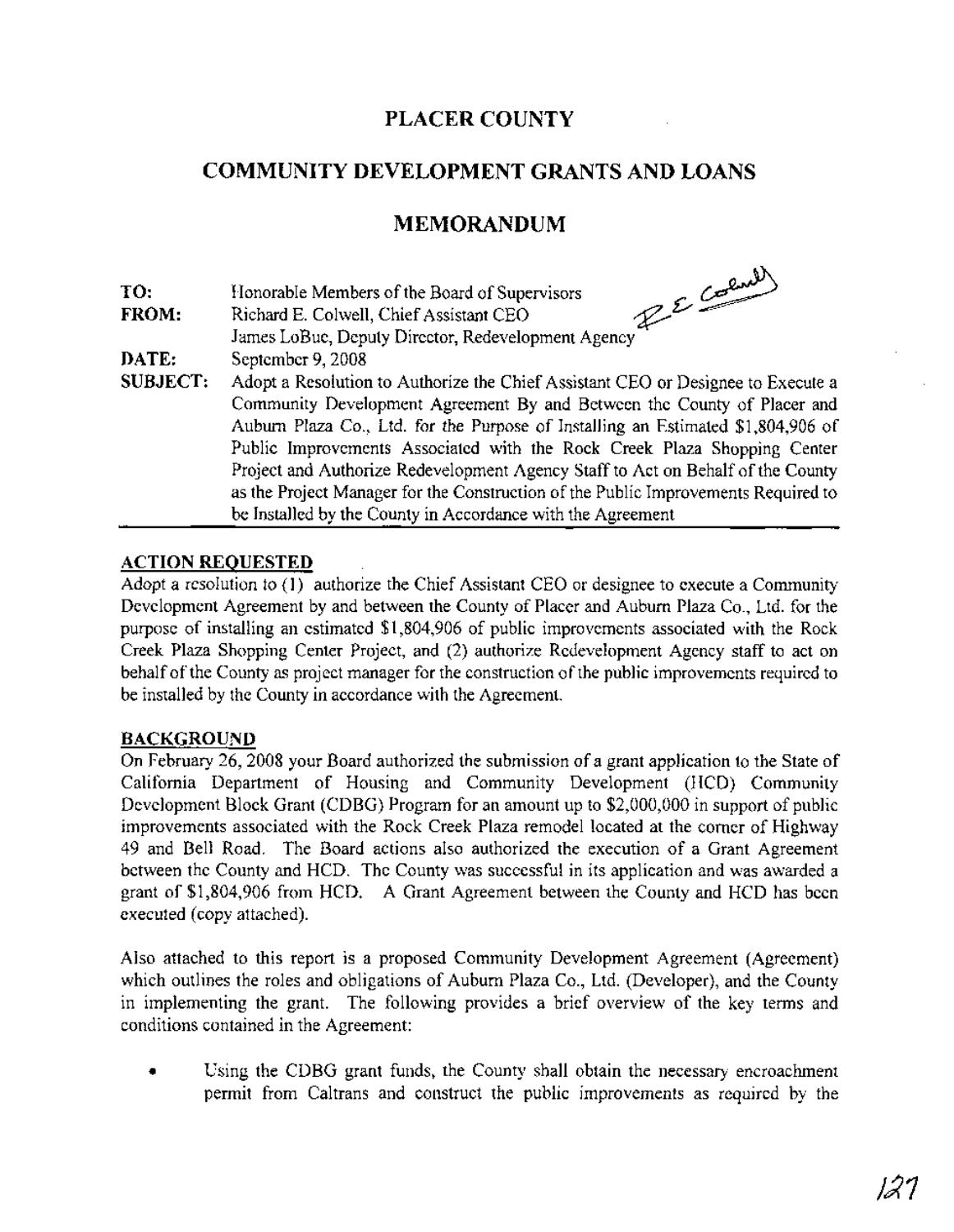Community Development Agreement, which include walkways, lighting, decorative paving, partial road widening including improvements to Highway 49, landscaping and associated improvements within the rights-of-way adjacent to and within the Rock Creek Shopping Center - Highway 49, Bell Road and Quartz Drive;

- The Developer shall complete the renovation and remodeling of the existing center in phases and expend an estimated \$7,451,668 on the private improvements;
- The Developer shall pay for the design of the public improvements to be funded by the grant and assist the County's application for a Caltrans Encroachment Permit for the improvements proposed along Highway 49;
- The Developer shall provide easements for landscaping, lighting, and other public improvements proposed along Bell Road, Highway 49 and Quartz Drive at no cost to the County;
- The Developer shall create not less than forty-seven full-time equivalent jobs no later than October 30, 2010.
- The Developer shall provide a letter of credit in the amount of the grant to the County to secure its job creation obligation.
- The Developer shall be responsible for all on-going maintenance of the improvements.

Rock Creek Plaza, located at the southeast comer of Highway 49 and Bell Road, was originally built in 1980. Since that time, the center has never been substantially remodeled or updated. The Developer was granted a Conditional Use Permit by the County in October 2007 to begin remodeling the center. Phases I and II of the project are nearing completion and include parking lot improvements and remodeling of the majority of the center facades, with new tenants Best Buy and BevMo! anchoring space previously occupied by the Ralph's grocery store.

It is proposed that the project be managed by the Redevelopment Agency on behalf of the County. The Agency would utilize the support services of the County Department of Public Works to supplement the engineering review expertise of a contracted construction engineer and design engineer and to advise and assist in Caltrans coordination and project management responsibilities. An existing Memorandum of Understanding between Public Works and the Redevelopment Agency provides for this support services arrangement.

#### **FISCAL IMPACT**

Improvements to the private property will result in reassessment of the property and increased property tax revenue to the County. The cost of the public improvements will be paid by the Federal grant passed through the State. The County has been granted \$1,804,906 in CDBG funds for this project. The Grant Agreement between the County and HCD obligates the County to install the public improvements and the developer to create local jobs through the improvement and expansion of the shopping center. The proposed Community Development Agreement obligates the shopping center property owner to pay for cost overruns beyond the amount of the grant. The proposed Agreement also obligates the property owner to reimburse the County if a default of the Grant Agreement results in the County having to reimburse grant funds to HCD. Maintenance of the improvements will also be the ongoing responsibility of the property owner.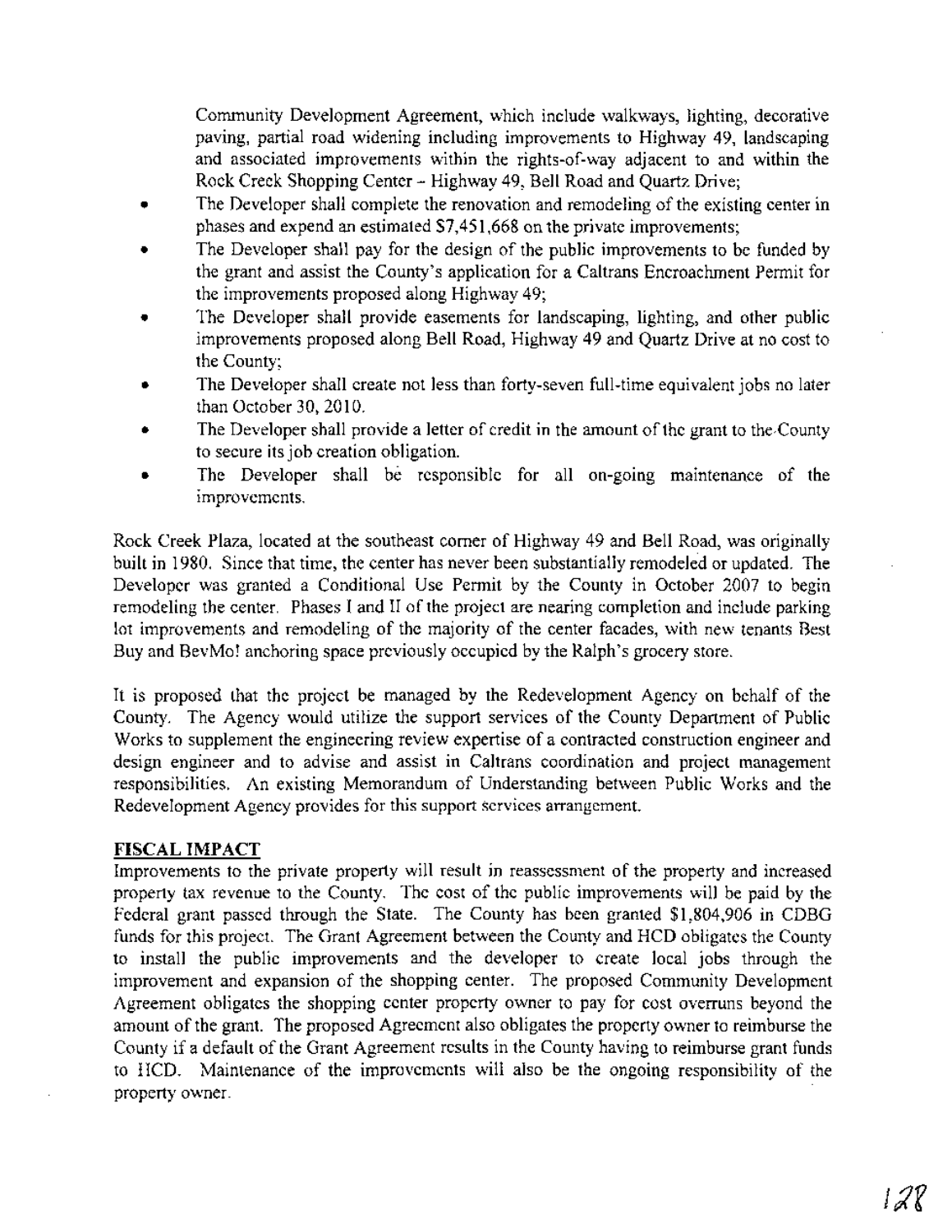#### **ENVIRONMENTAL STATUS**

In compliance with the California Environmental Quality Act, on August 2, 2007, the County prepared and adopted a Mitigated Negative Declaration for the proposed physical improvements and expansion of the Rock Creek Plaza project. A finding of no significant impact under the National Environmental Policy Act was issued March 11,2008.

#### **STAFF RECOMMENDATION**

Adopt a resolution to authorize (1) the Chief Assistant CEO or designee to execute a Community Deyelopment Agreement by and between the County of Placer and Auburn Plaza Co., Ltd. for the purpose of installing an estimated \$1,804,906 of public improvements associated with the Rock Creek Plaza Shopping Center project, and (2) authorize Redevelopment Agency staff to act on behalf of the County as project manager for the construction of the public improvements required to be installed by the County in accordance with the Agreement.

Attachments: Resolution Community Development Agreement HCD Grant Agreement for the Rock Creek Plaza Shopping Center Project

cc: Karin Schwab, Deputy County Counsel

CONTRACT/AGREEMENT/GRANT FOR REVIEW ONLY AT THE CLERK OF THE BOARD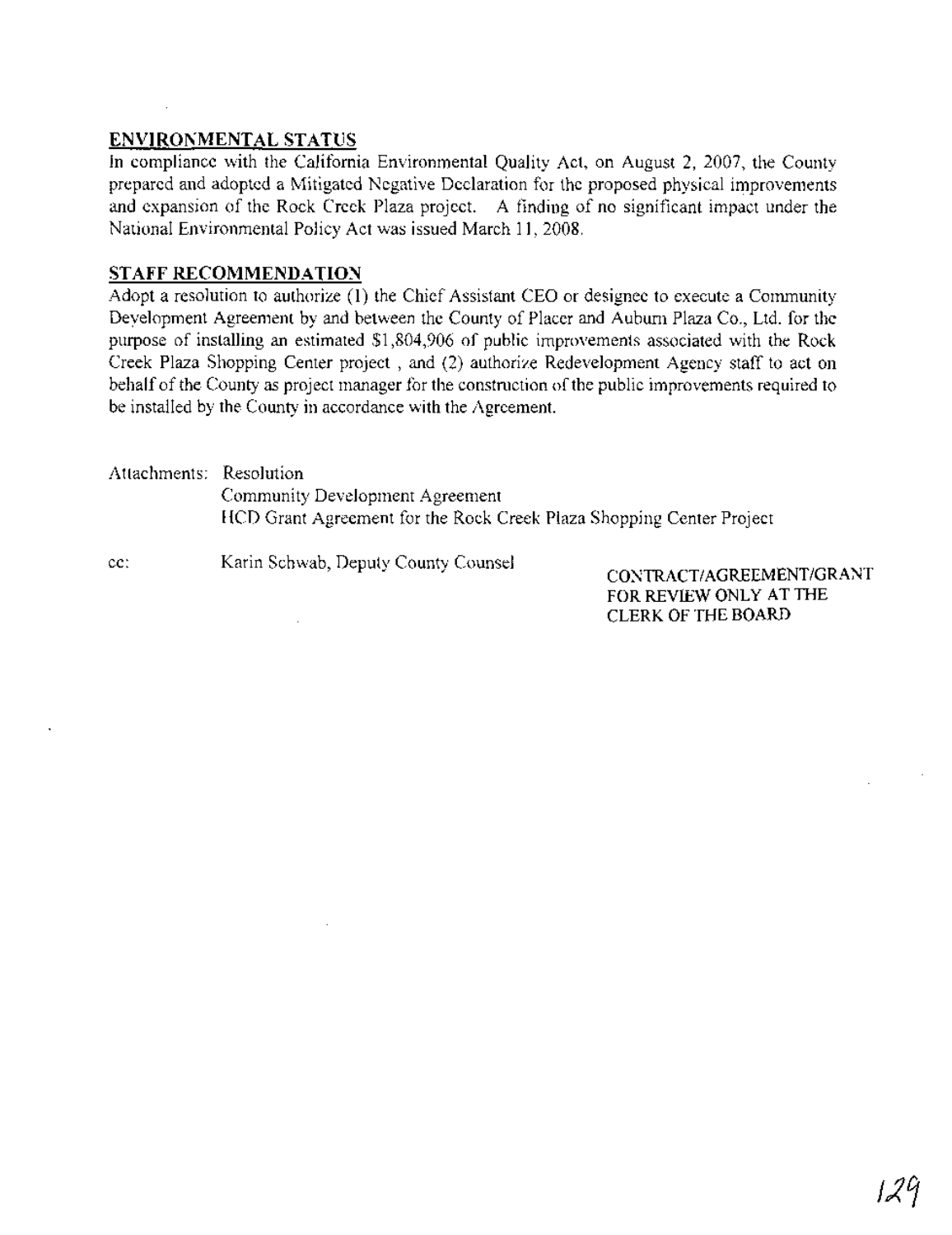# **Before the Board of Supervisors County ofPlacer, State of California**

In the matter of:

| Adopt a resolution authorizing the Chief Assistant Reso. No:<br>CEO or designee to execute a Community<br>Development Agreement by and between the County<br>of Placer and Auburn Plaza Co., Ltd. and authorizing<br>Redevelopment Agency staff to act on behalf of the |                                    |
|-------------------------------------------------------------------------------------------------------------------------------------------------------------------------------------------------------------------------------------------------------------------------|------------------------------------|
| County in conjunction with construction activities<br>associated therewith                                                                                                                                                                                              |                                    |
| The following Resolution News duly passed by the Board of Supervisors                                                                                                                                                                                                   |                                    |
| of the County of Placer at a regular meeting held __________, by the following                                                                                                                                                                                          |                                    |
| vote on roll call:                                                                                                                                                                                                                                                      |                                    |
| Ayes:                                                                                                                                                                                                                                                                   |                                    |
| Noes:                                                                                                                                                                                                                                                                   |                                    |
| Absent:                                                                                                                                                                                                                                                                 |                                    |
| Signed and approved by me after its passage.                                                                                                                                                                                                                            |                                    |
|                                                                                                                                                                                                                                                                         | <b>Chair, Board of Supervisors</b> |

Attest: Clerk of the Board

WHEREAS, public hearings were held by the Placer County Board of Supervisors on February 26, 2008 to infonn area residents and property owners and other interested persons of the scope of the 2007-2008 Community Development Block Grant (CDBG), Over-the-Counter (OTC) Economic Development Program and to seek input from the public regarding other potential activities; and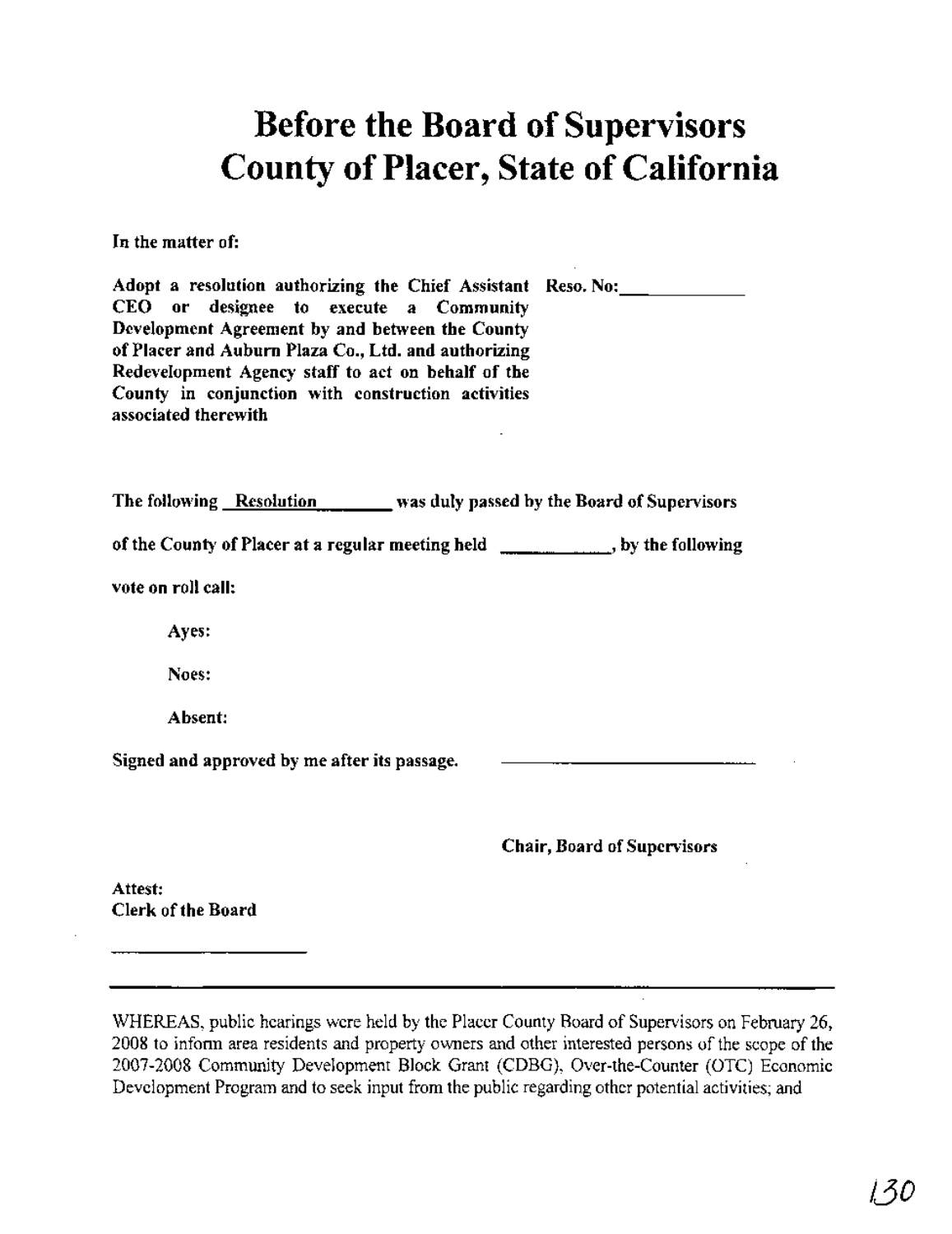WHEREAS, the County of Placer prepared an application for CDBG funding for the purpose of constructing public improvements in the support of its Economic Development Program for the Rock Creek Plaza located at the corner of Highway 49 and Bell Road in North Auburn;

WHEREAS, the OTC Grant application was prepared in compliance with federal statutes and state regulations in the preparation of the application, including citizen participation requirements;

WHEREAS, Rock Creek Plaza is owned by Auburn Plaza Co., Ltd.;

WHEREAS, the County of Placer was successful in its OTC grant application and awarded a grant in the amount of \$1 ,804,906; and

WHEREAS, both parties desire to enter into a Community Development Agreement to describe each party's rights and obligations under the OTC grant; and

WHEREAS, in compliance with the California Environmental Quality Act, on August 2, 2007, the County prepared and adopted a Mitigated Negative Declaration for the proposed physical improvements and expansion of the Rock Creek Plaza project. A finding of no significant impact under the National Environmental Policy Act was issued March 11,2008.

NOW, THEREFORE, BE IT RESOLVED, by the Board of Supervisors of the County of Placer, that the Chief Assistant CEO and/or his designee is hereby authorized and empowered to execute for the County of Placer a Community Development Agreement by and Between the County of Placer and Auburn Plaza Co., Ltd. for the Rock Creek Plaza project and sign all documents and take all actions necessary or appropriate to carry out and implement the intent ofthis Resolution, and

BE IT FURTHER RESOLVED, by the of Board of Supervisors that staff of the Placer County Redevelopment Agency is authorized to act on behalf of the County as project managers for the activities required in conjunction with the design and construction of the public improvements required to be installed by the County in accordance with the Community Development Agreement.